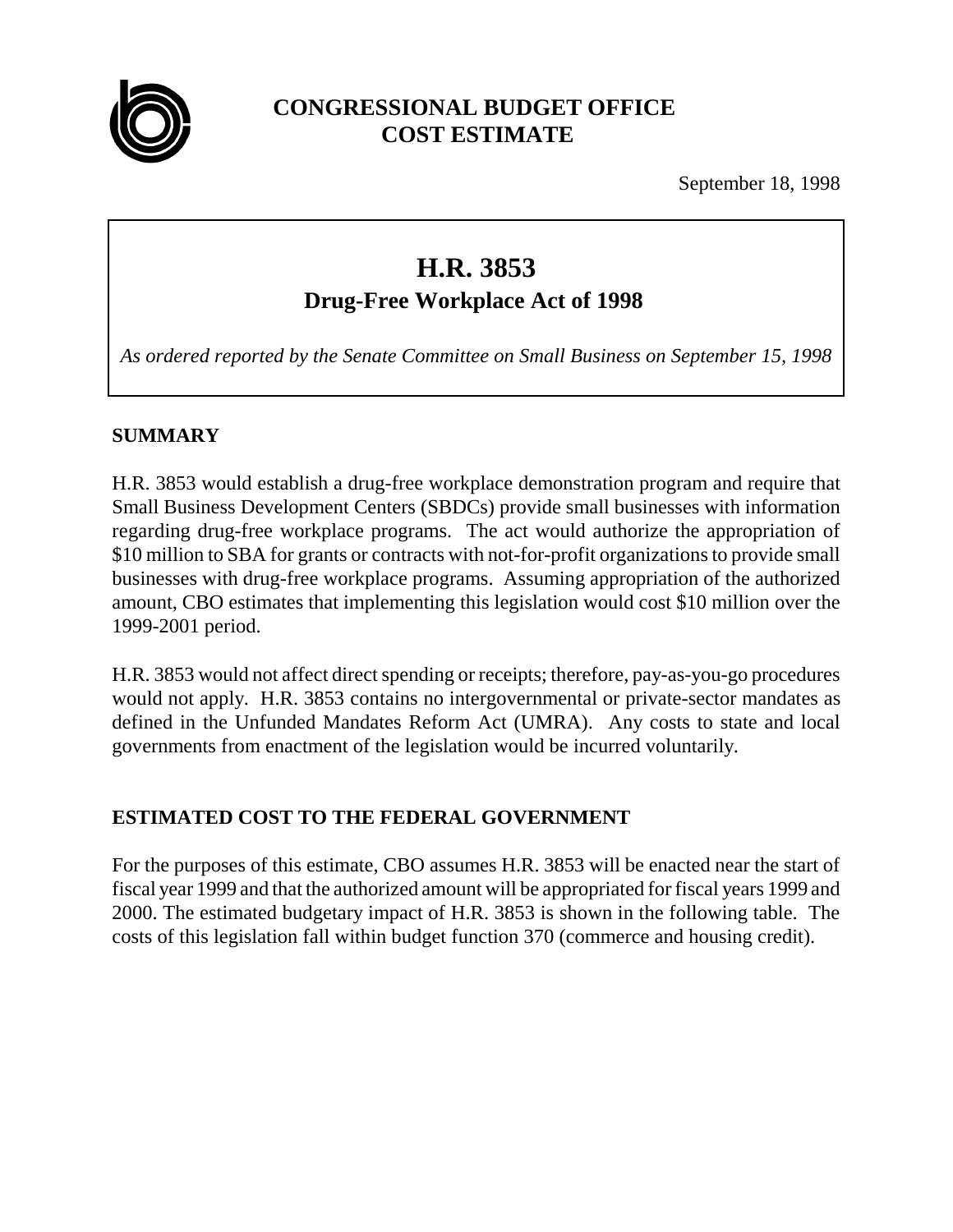|                                                        |                                          | By Fiscal Year, in Millions of Dollars |          |               |                      |  |
|--------------------------------------------------------|------------------------------------------|----------------------------------------|----------|---------------|----------------------|--|
|                                                        | 1999                                     | 2000                                   | 2001     | 2002          | 2003                 |  |
|                                                        | <b>SPENDING SUBJECT TO APPROPRIATION</b> |                                        |          |               |                      |  |
| <b>Authorization Level</b><br><b>Estimated Outlays</b> | 3                                        | 6                                      | $\theta$ | $\theta$<br>0 | $\left($<br>$\Omega$ |  |

#### **BASIS OF ESTIMATE**

H.R. 3853 would authorize appropriations totaling \$10 million over fiscal years 1999 and 2000 for the drug-free workplace demonstration program and for SBA to provide information and assistance (through SBDCs) to help small businesses develop drug-free workplace programs. Based on information from SBA, CBO estimates that implementing H.R. 3853 would cost \$10 million over the 1999-2001 period.

#### **PAY-AS-YOU-GO CONSIDERATIONS:** None.

#### **INTERGOVERNMENTAL AND PRIVATE-SECTOR IMPACT**

H.R. 3853 contains no intergovernmental or private-sector mandates as defined in UMRA. The legislation would expand the services that Small Business Development Centers are required to provide. SBDCs are operated solely or jointly by state and local governments and institutions of higher education. SBDCs are funded by the federal government, and requirements imposed on them are conditions of receiving federal assistance.

#### **PREVIOUS CBO ESTIMATE**

On June 17, 1998, CBO transmitted an estimate for H.R. 3853, as ordered reported by the House Committee on Small Business on June 11, 1998. The House version also would authorize the appropriation of \$10 million for the drug-free workplace demonstration program. In addition, it would direct SBA to study the effects of drug use in the workplace and require that SBDCs provide small businesses with information regarding drug-free workplace programs. As a result, CBO estimated that implementing the House version of H.R. 3853 would cost about \$12 million over the 1999-2003 period.